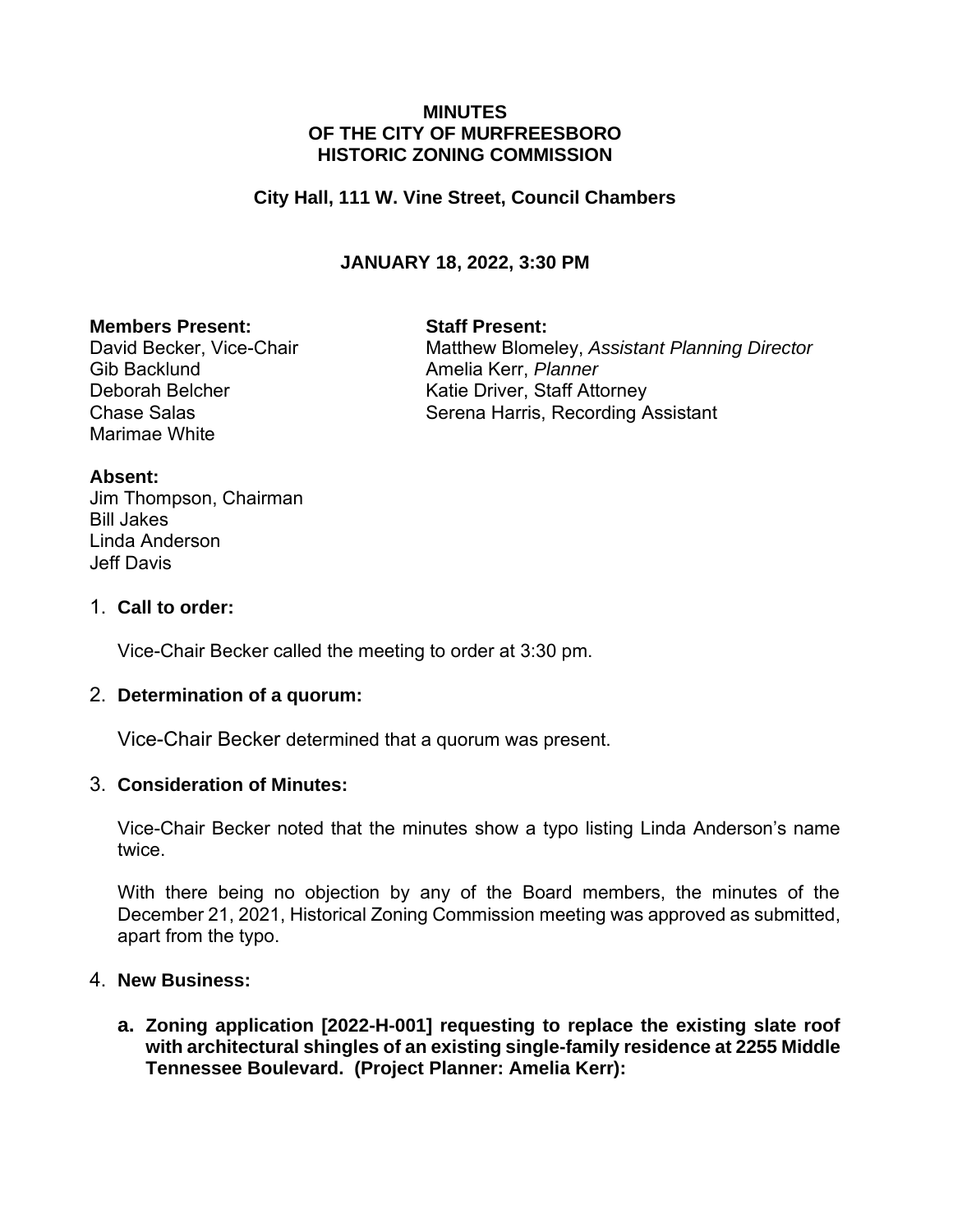## **MURFREESBORO HISTORIC ZONING COMMISSION MINUTES January 18, 2022 Page 2**

Amelia Kerr presented the Staff Comments regarding this Item, a copy of which is maintained in the permanent files of the Planning Department and is incorporated into these Minutes by reference.

Fletcher Holland, general contractor of PO Box 12391, Murfreesboro, TN 37129 came to the podium to address questions from the Commission.

There being no further discussion, Chase Salas moved to approve the application, subject to all staff recommendations; The motion was seconded by Marimae White, and upon roll call the motion was approved by the following vote:

Aye: Gib Backlund Deborah Backlund Chase Salas Marimae White David Becker, Vice-Chair

Nay: None

#### **b. Zoning application [2022-H-002] requesting an exterior remodel of an existing single-family residence at 444 East College Street. (Project Planner: Amelia Kerr):**

Amelia Kerr presented the Staff Comments regarding this Item, a copy of which is maintained in the permanent files of the Planning Department and is incorporated into these Minutes by reference.

Brad Chambers, applicant of 444 East College St, Murfreesboro, TN 37129 came to the podium to address questions from the Commission.

The following changes were reviewed:

1. Remove previously installed second entry door (for duplex) and replace with a window in original location.

2. Remove existing aluminum siding, trim, soffit, gutter fascia and replace with white smooth LP Smartside engineered wood siding.

- 3. Add a red brick base of building around the house.
- 4. Replace gutters with 4" white gutters.
- 5. Replace roof with either white metal standing seam roof or black shingle as currently exists.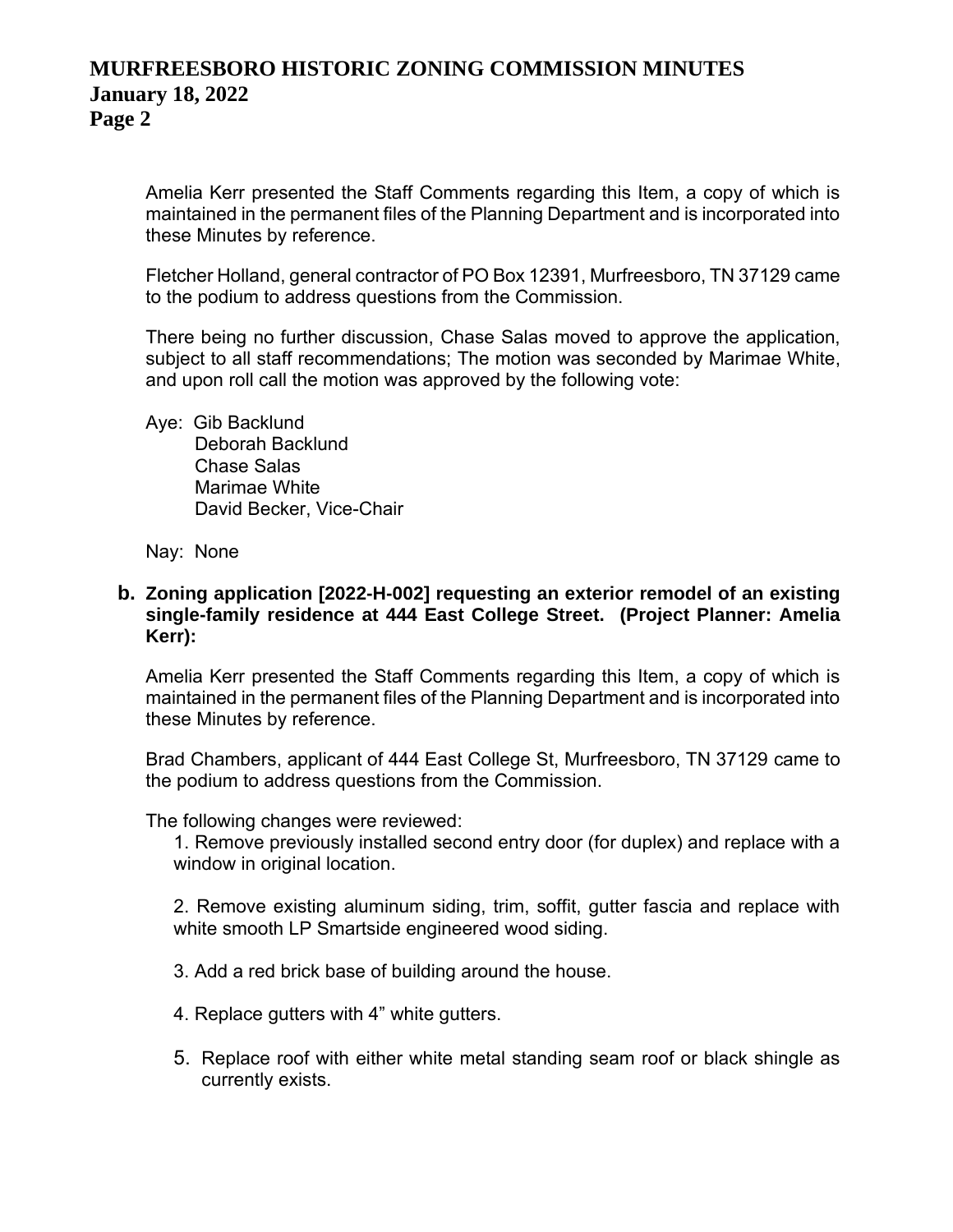# **MURFREESBORO HISTORIC ZONING COMMISSION MINUTES January 18, 2022 Page 3**

a. Applicant inquired about installing metal backing on the front of the home over the porch with the remaining of the home, black shingle.

Gib Backlund expressed the roof should be consistent with the whole structure having the same type of roof. Mr. Backlund stated that per the guidelines, the roof should match what was historically present. Mr. Backlund added that the hybrid shingle application is not likely historic. Specific colors are not a requirement, as the home was built in 1900 and the original color is unknown.

Then Mr. Chambers stated he has no issue installing all black shingles.

- 6. All existing window and door wooden casings are to remain.
- 7. Replace all windows with wood windows:
	- a. Amelia Kerr stated applicant will provide product information for administrative approval prior to issuance of building permit
- 8. Remove metal storm door and front wooden door is to remain.

9. Replace front columns with square tapered columns with bottom and top caps, these will be handmade (the product information in the file is for size and style reference only).

- a. Brad Chambers stated he intends to add square columns, 9-12" in width & depth, with a slightly large cap. Mr. Chambers added that he'd like to add exterior MDF board and paint them white.
- 10. Add 2 hanging lighting fixtures and 2 fixtures attached on front porch.
- 11.Add concrete cap to existing steps and sidewalk to street sidewalk.
- 12. Wooden front porch floor to be pressure washed and stained.
- 13. Repair chimney brick and replace cap.

There being no further discussion, Marimae White moved to approve the application, subject to all staff recommendations; The motion was seconded by Chase Salas, and upon roll call the motion was approved by the following vote:

Aye: Gib Backlund Deborah Backlund Chase Salas Marimae White David Becker, Vice-Chair